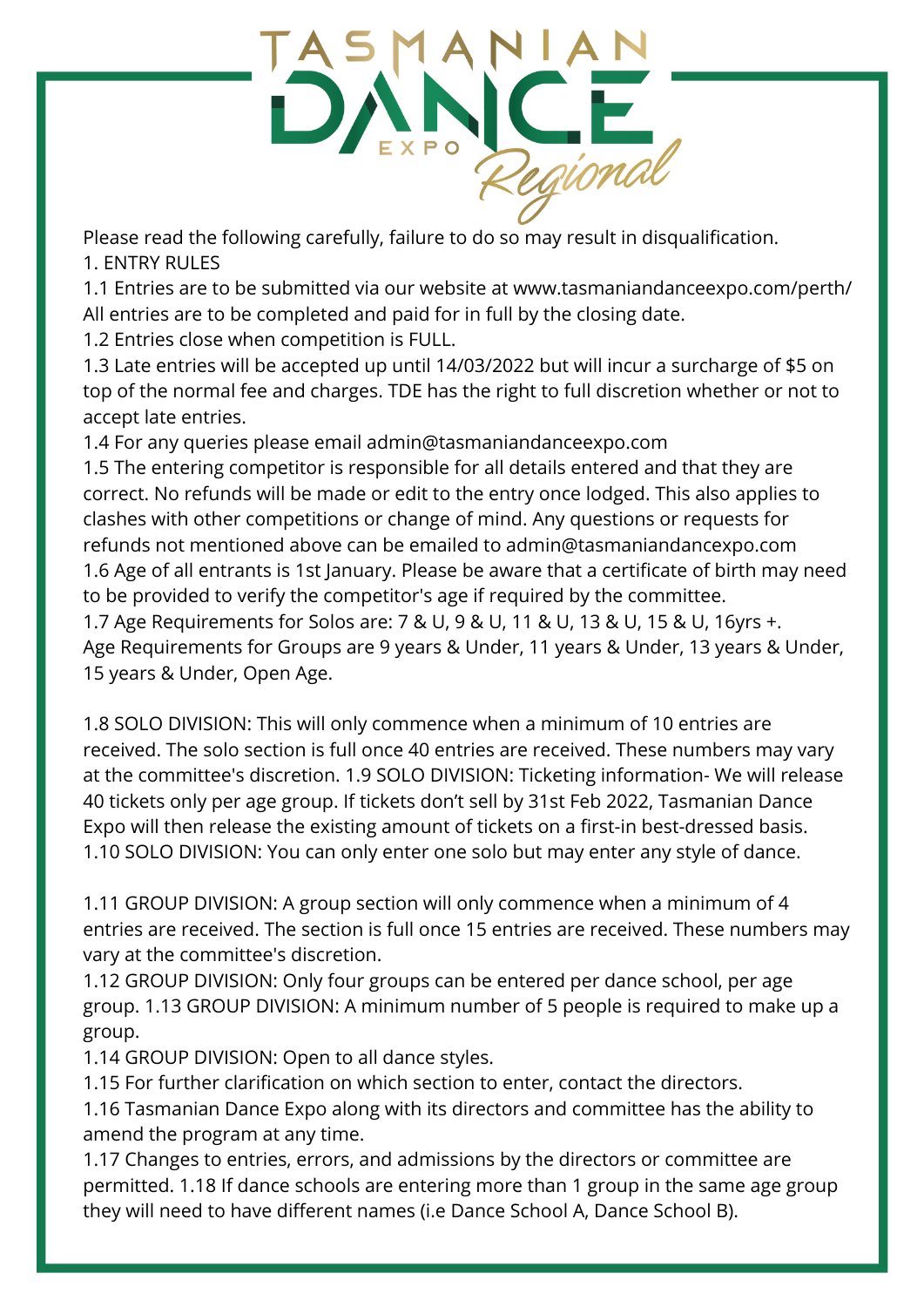

### 2. COMPETITION RULES

2.1 Competitors enter and compete at their own risk. Tasmanian Dance Expo, all directors accept no responsibility for any injury or accidents that may occur to any competitor, audience member, or anyone else that may be present.

2.2 All routines, music, lyrics, costume, and overall performance must be ageappropriate.

2.3 TIME LIMITS Solo Sections Junior (Age 11yrs & U) 3 minutes max. Teen (15 & U) 3 minutes and 30 seconds max. Senior ( Age 15+) 3 minutes and 30 seconds max. Group Sections 9 years & Under - 3 minutes max. 11years & Under- 4 minutes max. 13 years & Under - 4 minutes max. 15 years & Under - 4.30 minutes max. Open – 4.30 Minutes max. 2.4 Any competitor going over the time limit will be disqualified from awards but can still perform.

2.5 PROPS: Handheld items can be used (i.e, hats, canes, umbrellas etc). The competitor must be able to take on and take off the prop themselves. This rule applies to solo and group sections. If large Props are being used please contact Directors Renee and Lockhart [admin@tasmaniandanceexpo.com](mailto:admin@tasmaniandanceexpo.com) to inform them of your props.

2.6 No jumping off stage and no throwing any items into the audience.

2.7 All solo entrants must be in the correct age group, however, in the group sections they can be younger than the age advised but not older.

2.8 Competitors must report to the stage manager/marshall 30 minutes prior to the age group commencing.

2.9 Restarting of routines for anyone who starts and then stops will be at the adjudicator's discretion. It will also be at their discretion if the routine will then be adjudicated or not.

2.10 Assisting/prompting is prohibited unless by the adjudicator/s.

2.11 No responsibility will be taken by the Tasmanian Dance Expo for any music, props, or any other items left behind.

2.12 Strictly no rehearsing on stage before or during the event.

2.13 Basic lighting will be provided.

2.14 No microphones will be used unless Tasmanian Dance Expo its directors decide they are required for a particular event/section.

2.15 SOLO DIVISION Each solo section will be battling it out to be crowned the "Perth Star" of their age division. The top 10 from each solo age division will be announced on stage at the awards ceremony. Shortly after the top 10 have been announced the Top 5 will be announced, then second runner up, runner up, and the winner will be announced at the awards ceremony, and prizes will be awarded.

GROUP DIVISIONS Each group division 9yrs/11yrs/13yrs/15yrs and open will be battling it out to be crowned the "Perth Cosmos" of their age division. Second runner up, runner up and winners of each age group division will be announced and prizes will be awarded.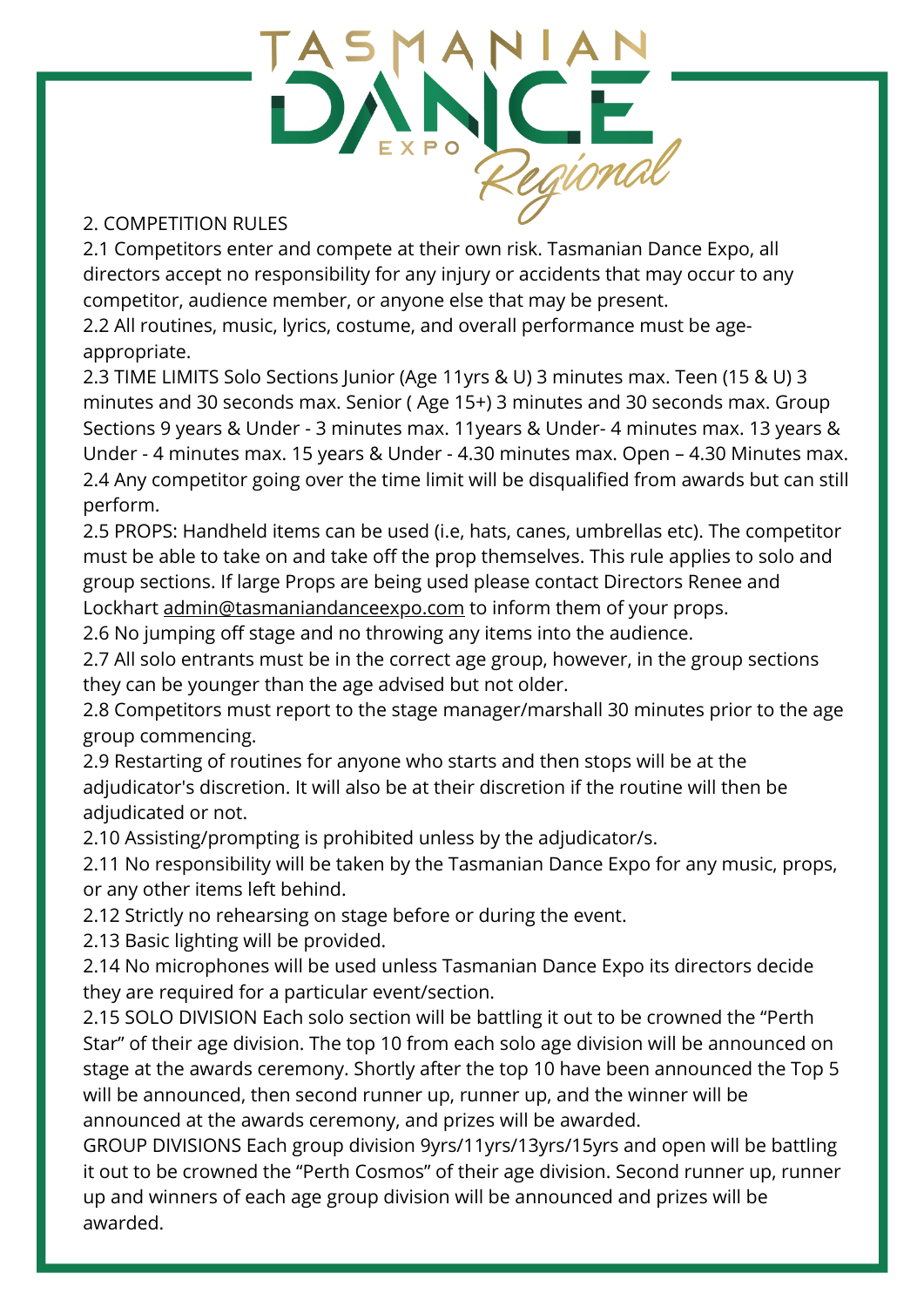

#### 2. 3. ADJUDICATOR RULES

3.1 The adjudicator/s decision is final.

3.2 All decisions made by adjudicators are final and no discussions about this can be had unless approved by the director/s.

3.3 Please don't approach adjudicators during the competition. For any queries /issues please see the committee members.

3.4 - For details on the award system and reports please email [admin@tasmaniandanceexpo.com](mailto:admin@tasmaniandanceexpo.com) for further details.

#### 4. Administration Rules

4.1 Tasmanian Dance Expo directors have the right to disqualify any competitor if deemed unsuitable or breaches any of the rules.

4.2 Competitors, audience members, and anyone else that may be present can be removed and banned from the venue and event based on behavior.

4.3 Copyright- Must be adhered to at all times. Tasmanian Dance Expo is in no way responsible for any breaches of copyright. For more information please contact APRA & AMCOS.

4.4 Photography/Video and Recording are prohibited during the competition but can be used during the awards ceremonies.

# 5. Music Rules

5.1 Music must be uploaded to The Tasmanian Dance Expo Dance Comp Genie System prior to the event commencing. All information on how to upload your music will be emailed to you prior to the event. Make sure all music is uploaded by the cutoff date to be eligible to compete.

5.1b Voice critiques will be available at the conclusion of the competition on your dance comp genie dashboard.

5.2 Music must not include any vulgar or offensive language. It must also be ageappropriate. Disqualification can occur if the above is breached.

5.3 Time limits are strictly enforced and can be found under entry rules. 5.4 Music must be checked prior to the competition there will be no chance to check this at the event. You will be able to check it yourself on your Dance Comp Genie Dashboard once it has been uploaded. 5.5 Please see the admin section for rules on Copyright.

# 6. Backstage Rules

6.1 All people required backstage will need a Working with Vulnerable People card this includes all teachers/teachers assistants and chaperones. No one will be allowed backstage without showing this card to a staff member.

6.2 You must report to the stage manager/ marshall 30 minutes prior to your section commencing, failure to do so may result in missed performance or disqualification.